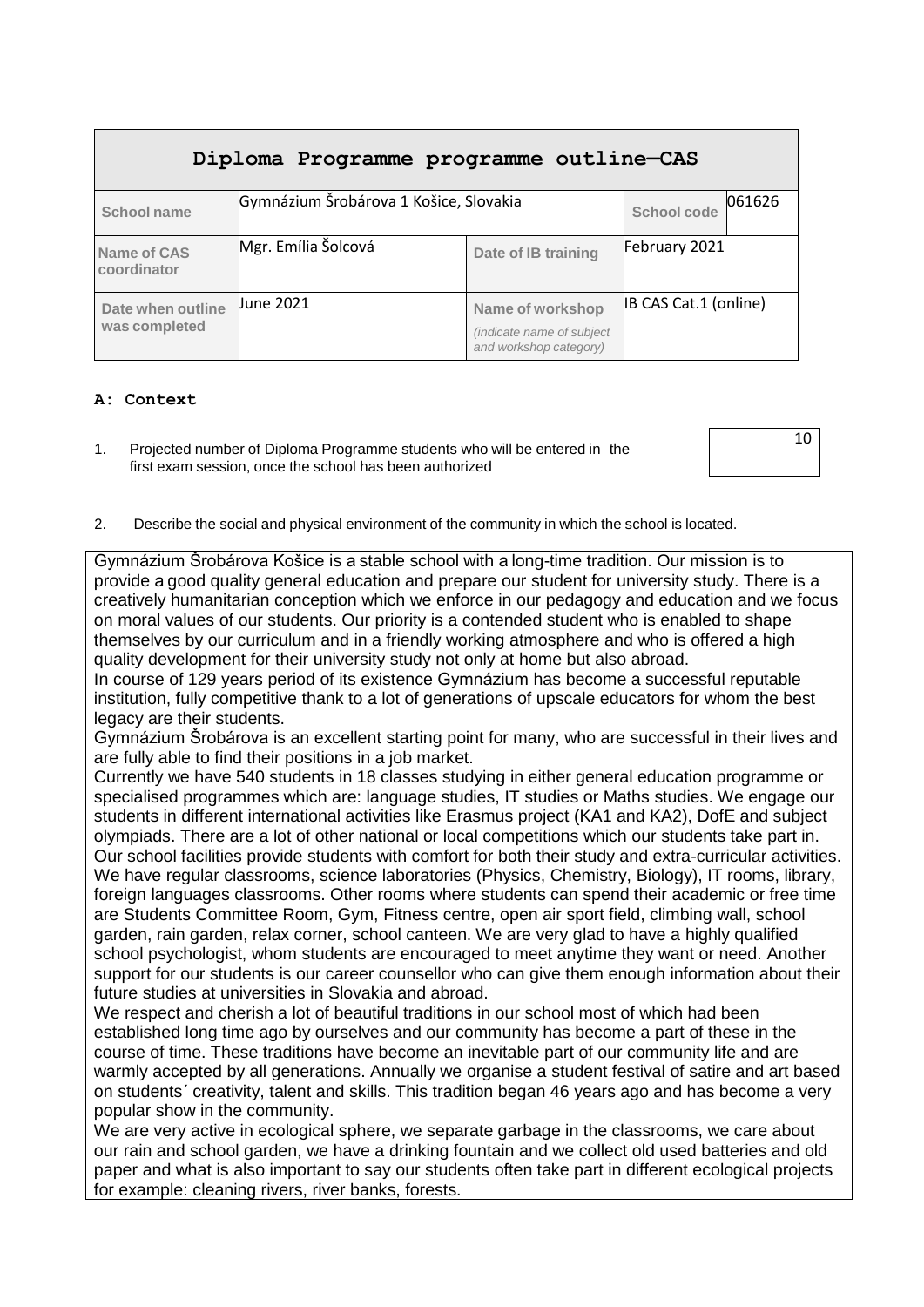We also actively develop ethical principles of human behaviour by offering our students wide variety of service experiences they can participate in. This can help them realise how lucky they are having so supportive personal, material and emotional background.

### **B: Organization of CAS**

Schools are required to provide resources and staff to support the delivery of an appropriate and varied CAS programme.

#### **1. Coordination**

a. Will the CAS coordinator have only this role in the school? Yes  $\overrightarrow{Y}$  No

X

- b. If your answer is no, answer the following questions:
	- i. What additional responsibilities will the CAS coordinator have?

The CAS coordinator is a secondary school teacher who teaches Slovak and German language. She is the head of German language section, school magazine editor and Erasmus+ project leader. Within the IB DP she will teach German B.

ii. What percentage of teh CAS coordinator's scheduled time will be devoted to CAS?

20% - 30%

- c. In larger schools a team approach is recommended. If this is the case in the school, answer the following questions.
	- i. How will the school identify CAS advisers to ensure that the students are helped to make the most of their CAS experience?

Due to a small number of students there is only one CAS coordinator/adviser. Nonetheless, students will also be assisted with IB coordinator, their class teacher and all IB teachers. All of them will be aware of the CAS programme and will be able to give advice to students.

ii. How many students will be under each CAS adviser's responsibility?

10

iii. How will the CAS coordinator guide and supervise the advisers?

All students will be under the direct suprvision of the CAS coordinator.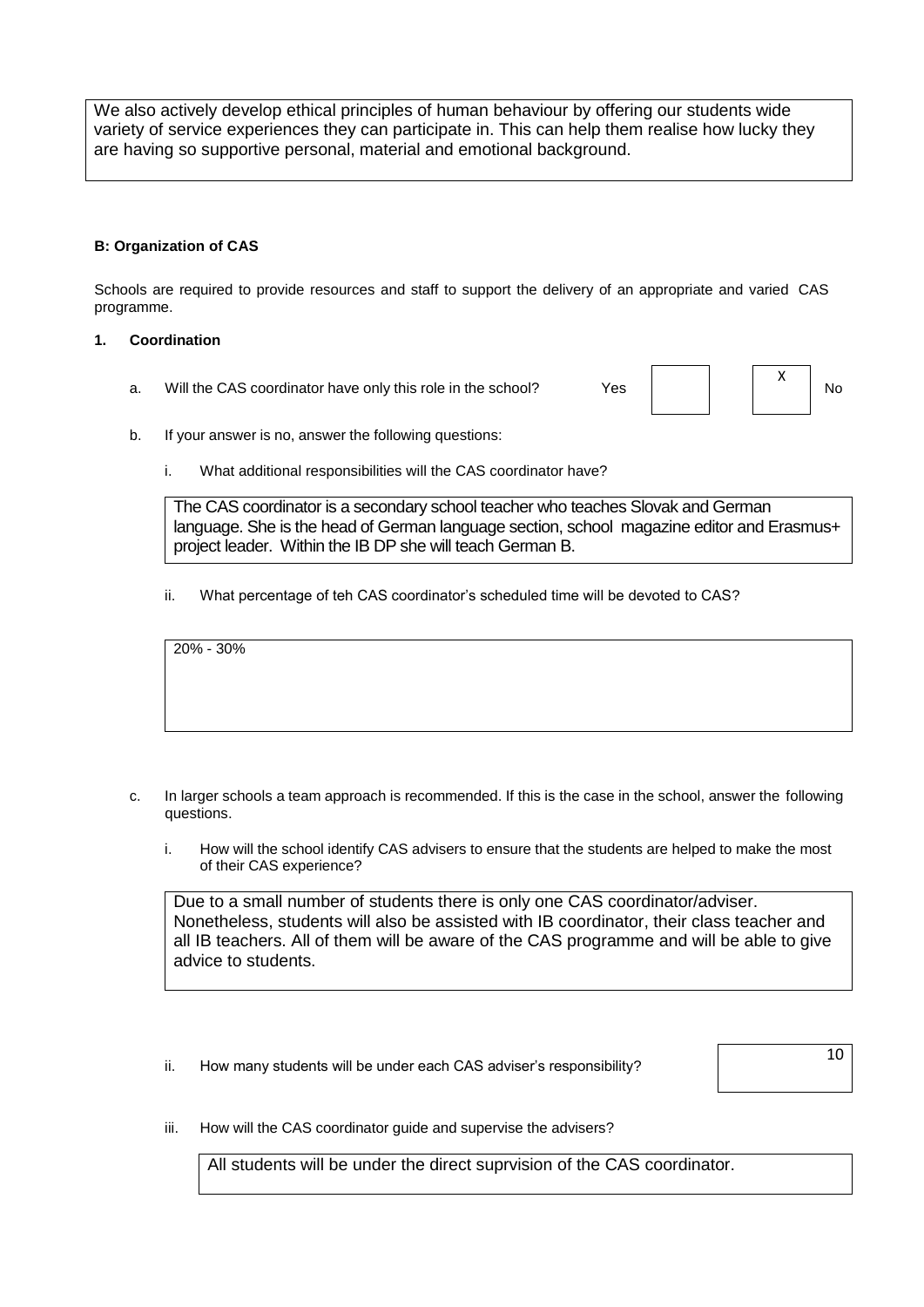iv. What procedures will be in place to ensure consistency among advisors' responses to questions related to proposed experiences?

All students will be under the supervision of the CAS coordinator and IB DP coordinator. There will be CAS handbook prepared with all necessary information. They will meet regularly and if necessary, spontaneous meetings will take place.

#### **2. Time allocation**

Indicate the weekly time allocation for CAS experiences . Identify the time allocated for meetings of students with advisers/CAS coordinator and time allocated for CAS experiences.

|                                | Weekly time allocated for<br>students to meet with<br><b>CAS</b> coordinator/advisers | Weekly time students devote<br>to CAS experiences |
|--------------------------------|---------------------------------------------------------------------------------------|---------------------------------------------------|
| Within the school's timetable  | $0 \text{ min}$                                                                       | 45min                                             |
| Outside the school's timetable | hour                                                                                  | 2 hours                                           |

Describe other time arrangements, if applicable.

Although the time will be allocated during the school year, CAS will not end with the academic year – the students will be encouraged to continue their projects and gain experience in the summer between Year 1 and Year 2. Students who are interested in studying at our school will be introduced to CAS programme at the Open House Day and after being accepted by our school they will be presented with a CAS handbook with all necessary information and helpful activities. At the beginning of Year 1 students and the CAS coordinator will meet and generate the ideas for their creativity, service and activity projects. We will use the calendar of activities prepared at the beginning of the school year. The mechanism of choosing the activities is clear, it is a experience checklist and a project checklist where some useful questions are displayed and the correct and honest answers will reliably lead us all to the answer Yes or No for the question if the suggested activity is suitable for CAS. These checklists will be both included in our CAS Handbook.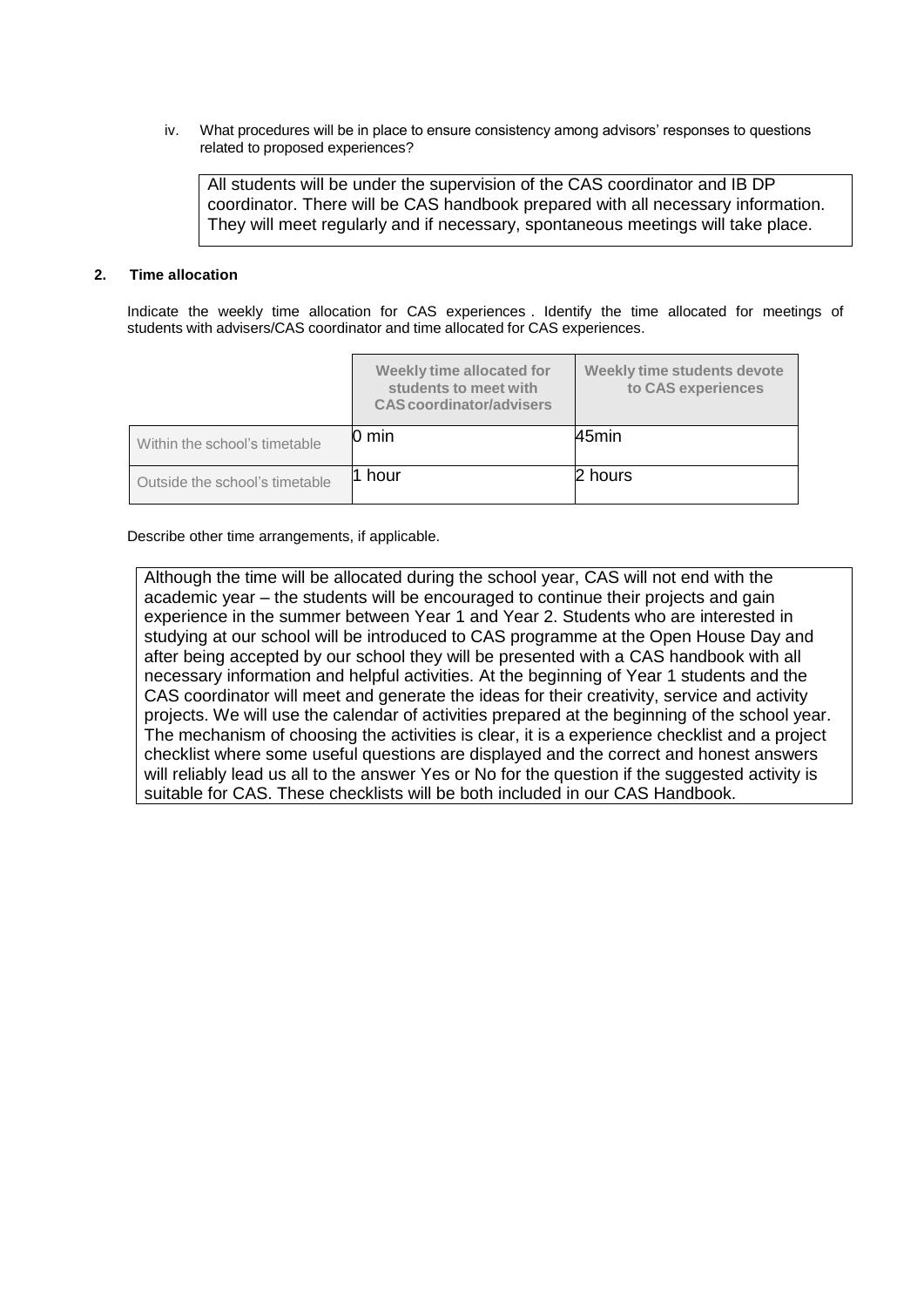### **3. Length of the whole CAS programme** *(it must expand over 18 months at least)*

|               | Month of year 1 of the<br>Diploma Programme | Month of year 2 of the<br><b>Diploma Programme</b> |
|---------------|---------------------------------------------|----------------------------------------------------|
| It will start | September                                   | September                                          |
| It will end   | <b>Uune</b>                                 | March                                              |

#### **4. Budget**

Indicate how the budget for CAS has been produced. Identify different types of support that the school will provide for CAS (for example, administrative, transportation).

Budget includes the printing of the CAS handbook for students, parents and staff, awards to distinguished students projects, catering, transportation, material needed for the projects. The budget depends on the number of students, it is approximately 100, $\epsilon$ per student

### **5. Monitoring/advising**

How often will interviews with each student take place? Indicate length of interview and main objectives.

Three regular interviews with students, regular weekly meetings with CAS coordinator, individual ad hoc meetings with students if required.

A formal CAS orientation will take place in September in Year 1. The three formal interviews with each student will then take place at the beginning of Year 1, the end of Year 1 and the end of the programme (start of Semester 2, Year 2). Informal meetings will also take place as needed. In all these meetings we will strive to establish a firm relationship between student and teacher, based on mutual trust and reliability, focusing on clear understanding on CAS principles and our common aim of students´ personal development which must be based, however, on good knowledge of a particular student´s personal qualities, talent, skills and abilities.

All the interviews will take 45 minutes (one academic lesson) and will be focused on different aspects.

- 1. interview will monitor and name the student's understanding of CAS, find out the interests of the student (Personal Profile), discuss the student's plans for CAS experiences, review the learning outcomes of CAS, ensuring his or her understanding and seeing how the student might achieve these outcomes and ensure the student is perfectly informed about all possible ways how to complete their experience.
- 2. interview will discuss every single step of progress in the student's engagement with CAS, discuss collection of CAS evidence (review portfolio), provide the students with a comfortable environment for various forms of reflection on their CAS experience.
- 3. interview will provide students with space to outline how they have achieved the CAS learning outcomes in addition to discussing their overall CAS programme, students comment on their personal growth from multiple perspectives including joy, personal development, achievements and challenges, larger understandings about the world around them, and how this experience might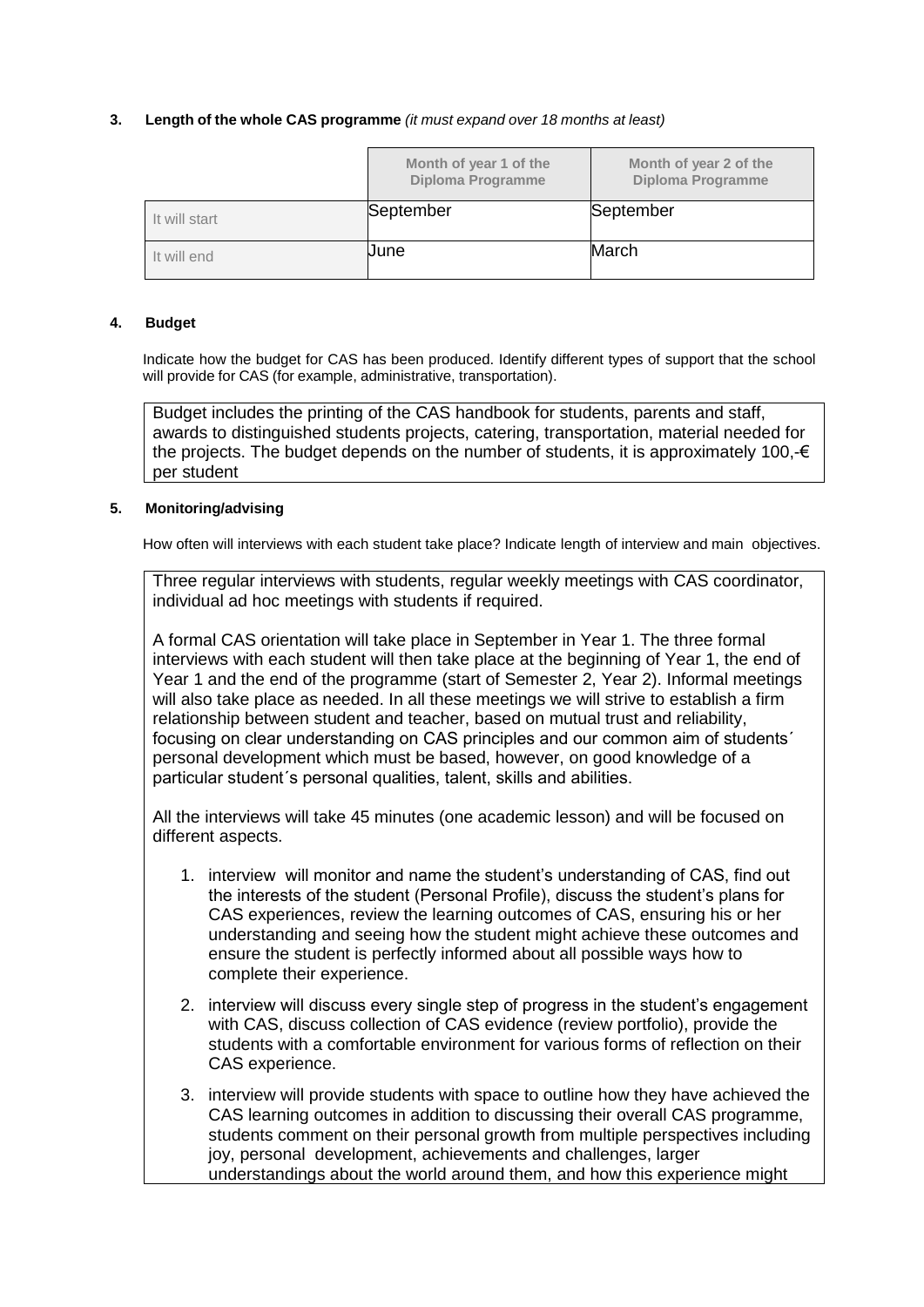impact future choices and actions, encourgae students to consider lifelong continuity of creativity, activity and service.

Notes from the interviews are shared with students and stored for reference. These notes will include evidence of achievement in the learning outcomes, concerns, recommendations for planning, highlights of the student's programme to date, and advice for future planning and participation. In this way the interviews will serve as a review for the student of both the short- and long-term process and highlights of their CAS journey.

### **6. Supervision**

Who will be involved in the supervision of students (teachers, other school staff, parents, members of the community)? How will the school brief them about its expectations?

CAS coordinator, IB coordinator, subject teachers, school psychologist, career counsellor and community institutions representatives will all be involved in the supervision of students while closely cooperating and sharing relevant information. The form chosen could be personal meetings, mail communication, consultancy meetings, regular meeting with parents, all these supervised and guided by IB DP Coordinator.

### **7. CAS programme**

a. How will the school ensure that the students are given opportunities to choose their own CAS experiences?

We understand that the role of CAS coordinator and IB DP Coordinator is to gather all information about every single opportunity for CAS experiences that can be appealing for students and so can provide them with a comfortable chance to choose from a wide range of different options covering CAS requirements meeting IB learning outcomes too. The mechanism of choosing the activities is clear, it is an experience checklist and a project checklist where some useful questions are displayed and the correct and honest answers will reliably lead us all to the answer Yes or No for the question if the suggested activity is suitable for CAS. These checklists will be both included in our CAS Handbook. On Manageback we plan to post The CAS Proposal which students will need to fill in presenting their final ideas when they are completely sure what they are going to do. Students will meet directly with the CAS coordinator to refine ideas and receive feedback. They will be given enough time to plan – individually and in groups – under the supervision of CAS coordinator. She will ensure that we will not forget to respect individual needs and skills of each student which will get a picture of after first concultancy meeting. We must keep notes from all these to stay focus on what is important.

b. How will the school promote students undertaking experiences t h a t focus on the local community using a global perspective? Indicate any challenges that the school may face in achieving this.

We also understand that one of the LOs is to be able to find connection between local activity and global perspective and we can enhance this by active involvement in the community life, by interest in community activities and by sharing information about these. On our school reception there are always available leaflets about ongoing or planned activities that students can engage in,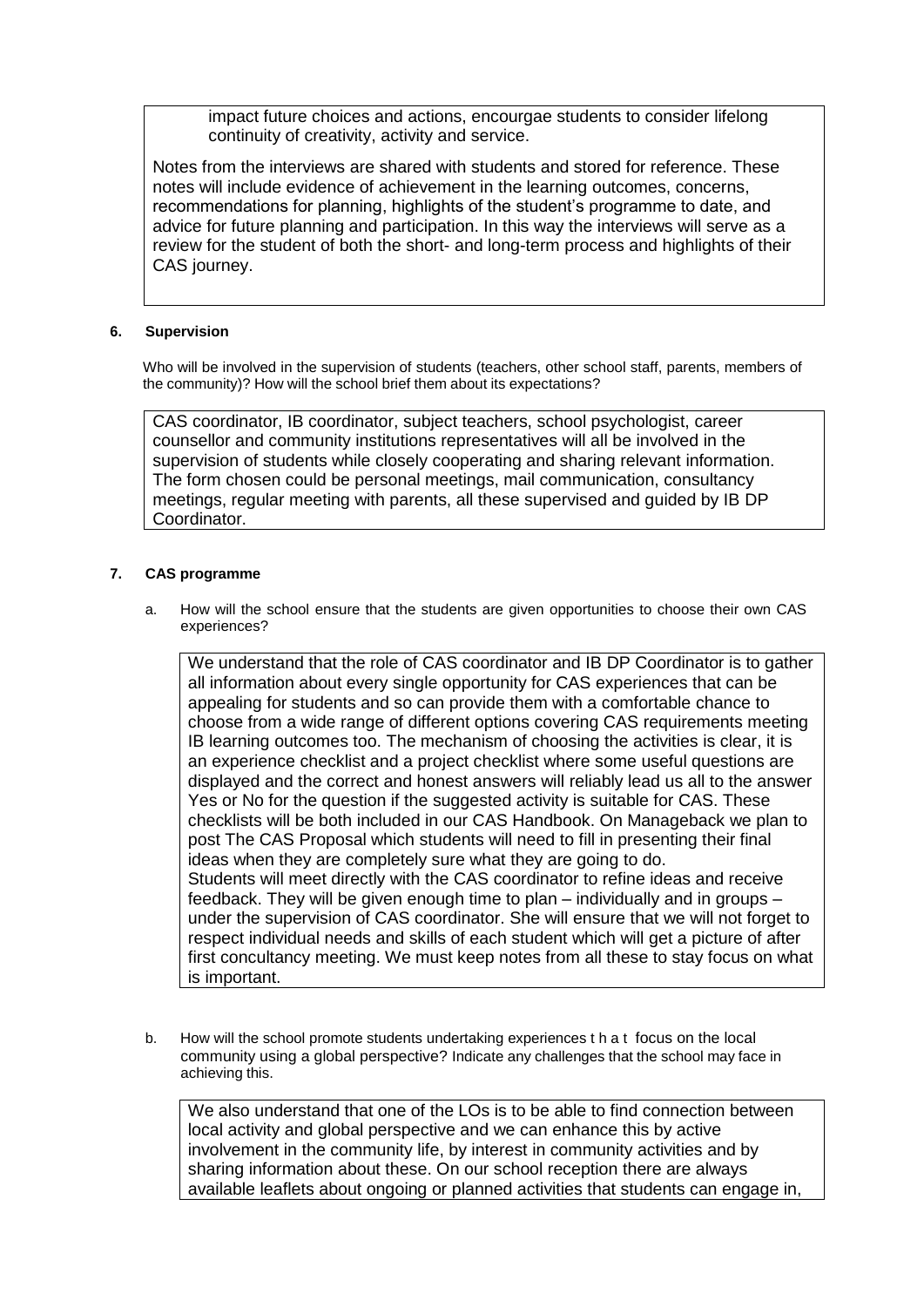both coordinators can actively follow community institutions websites, social networks as well to have insight in community life to be able to forward this information and inspire students also by describing where the connection between local and global can be identified e.g. by finding paralels in international community of IB schools or other international relationship that are established at school with other academic institutions.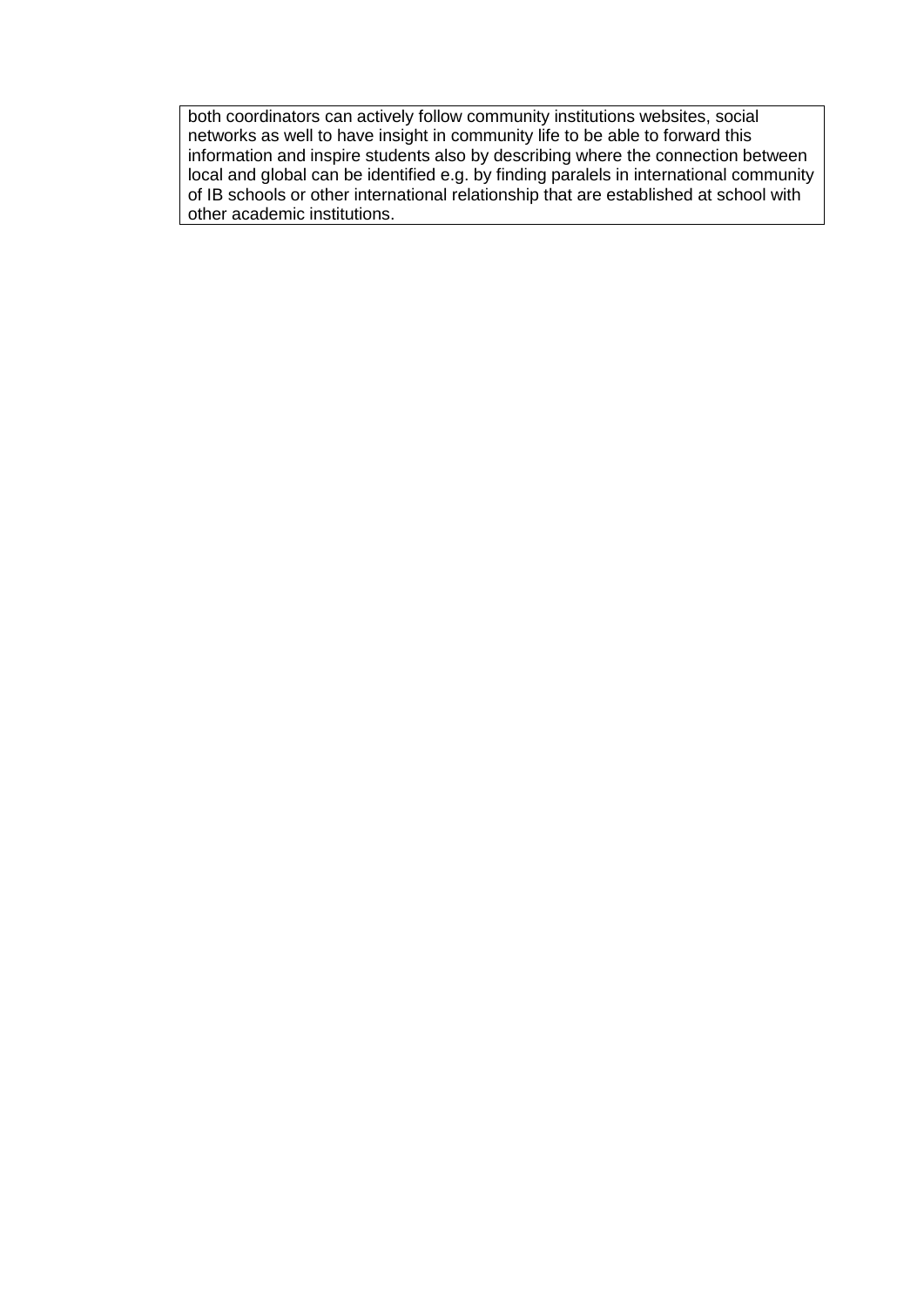c. How will students be advised to plan their CAS programme taking the learning outcomes into account?

**2.** On the very first meeting of both CAS and IBDP Coordinators and students they will be informed in detail about CAS mission and requirements, all CAS strands, stages, projects, experiences and learning outcomes. Important point here is that students understand everything clearly as well as that they are encouraged to contact the CAS coordinator anytime with trust if they have any doubts or when they need some advice.

**3.** It is crucial to make the rules clear at the very beginning of the game because this way we can eliminate a possibility that students will make an inappropriate choice. The schedule of three interviews and other regular meetings, together with spontaneous meetings can cover students´ needs to be advised properly about meeting LOs.

**4.** Moreover, the CAS handbook will contain resources to help students plan their activities and experiences with the outcomes in mind.

d. Give an example of a potential student's CAS programme that you would consider as appropriate to address all seven learning outcomes. Do not forget that each student must undertake at least one CAS project. The CAS project can address any single strand of CAS, or combine two or three strands.

Here are sample activities for students to choose from:

# **CREATIVITY**

Day  $π$  – the competition in creating the best cake Creation of logo, writing an essay – Red ribbon – campaign against AIDS (1.12.) Študentské slovo – a school magazine A Holiday Photo-story – a photo competition Košice´s Masters of Palettes – a painting competition I can sing in French – a singing competition Kalamajky – a students´ festival School balls Open House Day of Šrobárka Shakespeare´s memorial – competition in reciting and writing poetry

## **ACTIVITY**

Pancake Day on Šrobárka KOŽAZ Volleyball **Chess Trekking** Football Ice skating Film night on Šrobárka Night on Šrobárka Mobility Day Camp of Šrobárka Charity run – Úsmev ako dar

## **SERVICE**

Šrobárska tehla – a charity day (Dorka, Arcus) Environmental activities – recycling of paper, plastic and glass, rain garden, cleaning of rivers Extra tutorial for schoolmates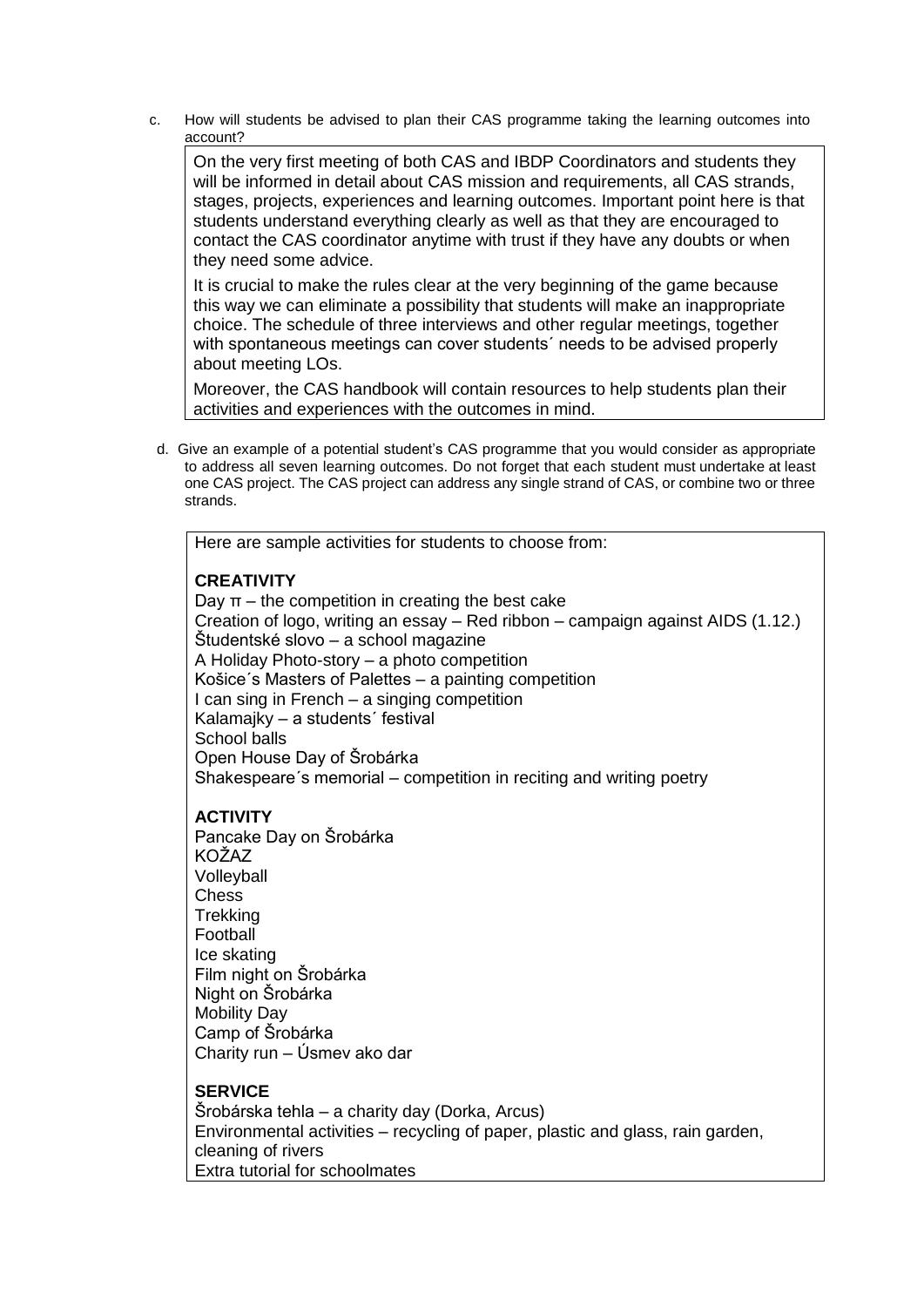Charity funds – Liga proti rakovine, Belasý motýľ, Slovenské hemofilické združenie

Redesign of website of non-profit organisation International Marathon of Peace – refreshment post Money raising for local dog shelter

Example of a CAS Project (is collaborative with classmates or other students) -after doing a project checklist we can present Kalamajky – a students´festival as a great example of CAS Project – preparing prompts, programme, organization, refreshment, etc. There is required planning, most of learning outcomes are met, stages too.

An example of a potential student's CAS programme:

Hosting an event to bring awareness to animal rights and animal adoption while raising funds for a local dog shelter

1. Increased awareness of strengths and areas for growth: The student is interested in animal rights but struggles with organization and lacks financial means to individually help.

2. Undertaking new challenges: The student is required to work collaboratively with other students as well as with school administrators and a local dog shelter, which requires multi- tasking and organization.

3. Planned and initiated activities: The student plans a festival at the school premises which will serve to educate and entertain the community while raising money for the chosen charity. The student will need to make all necessary arrangements with officials, be aware of local legal requirements, and communicate with the school official (coordinator) responsible for the risk assessment to make sure the event is as safe as possible.

4. Working collaboratively with others: The student collaborates with group, delegating tasks and communicating regularly (speaking and listening).

5. Showing perseverance and commitment: The student dedicates many hours to the event, adapts to changes in schedule and unforeseen circumstances.

6. Engaged with issues of global importance: animal rights, animal rescue –The student educates self and community about issue and helps to work towards change. The student works on a local problem with global implications.

7. Consideration of ethical implications: The student is accountable for his own actions and demonstrates this via reflection. The student is aware of the ethics surrounding the treatment of animals.

e. What strategies will you apply to ensure that students reflect on their CAS experiences?

Here we rely on highly educated and experienced teaching staff and other school staff, as well as on CAS coordinator who will work on their professional progress by attending different seminars, webinars and workshops and sharing their